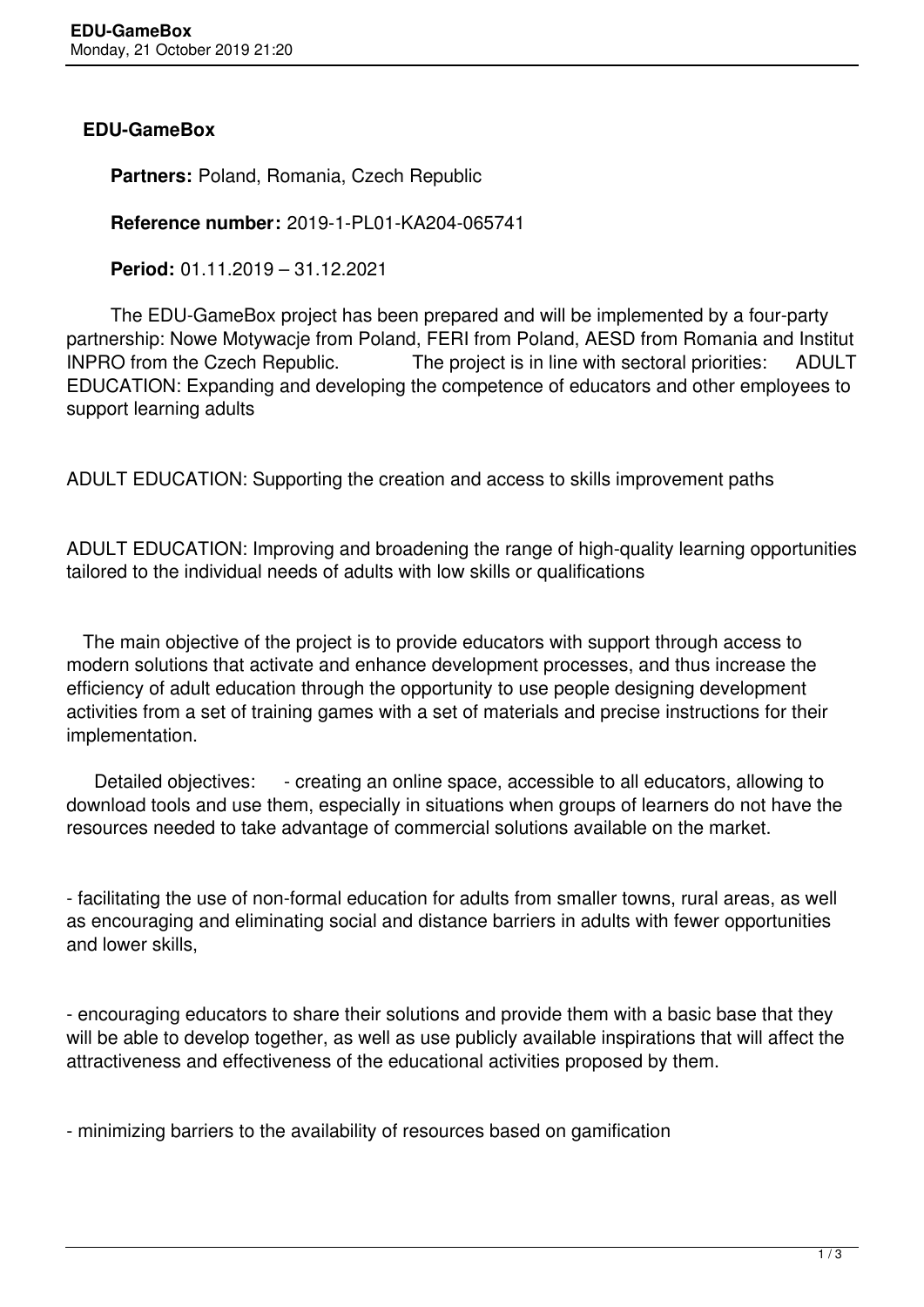- enrichment of educational programs with new tools resulting from the work of a team of experienced educators, technicians, HR and training market experts.

The project is aimed at educators and adults. As part of the project, the partners will jointly create a universal set of games dedicated to adults and educators as a reinforcement of the non-formal education system in partner countries and on a scale of min. European. Games created to strengthen the competences of adults, including those with low qualifications and skills will be prepared by experts, but also educators themselves and adults during the testing phase. Both groups will jointly create, test and improve solutions used in games and on the platform, with the active participation of all project partners. In this way, representatives of the target group will create tools that they will later use in lifelong learning.

Each of the partners operates in the area of non-formal education of adults, therefore, has

appropriate experience in order to achieve the intended results and project indicators.

The main results of the project:

- final version 1 of an innovative networking platform, which is a " market place & quot; for educators.

The platform will be powered by a database of games created by partners during the project. Users will be able to download the materials needed to complete the game free of charge, along with instructions, content description and application tips. The games will be able to comment and evaluate. An additional advantage will be the ability to supplement the platform by users with proprietary resources, thanks to which the database can be constantly improved and developed. The platform will be a fully usable, functional tool in four language versions (partner languages and English, to enable further translation for European countries that are not a party to the partnership).

- base min. 20 educational games in the final version. After selecting 5 key competences

INTERESTING WITH STRESS, TROUBLESHOOTING, EFFECTIVE COMMUNICATION, GROUP COOPERATION, and DISPATCH MANAGEMENT, the final version will achieve a minimum of 4 games from each area, which will allow the platform base to supply twenty innovative resources whose application in development processes will significantly influence on the effectiveness of educational activities and the ease of knowledge acquisition by process participants. Each game will be accompanied by instructions. The instructions will contain,